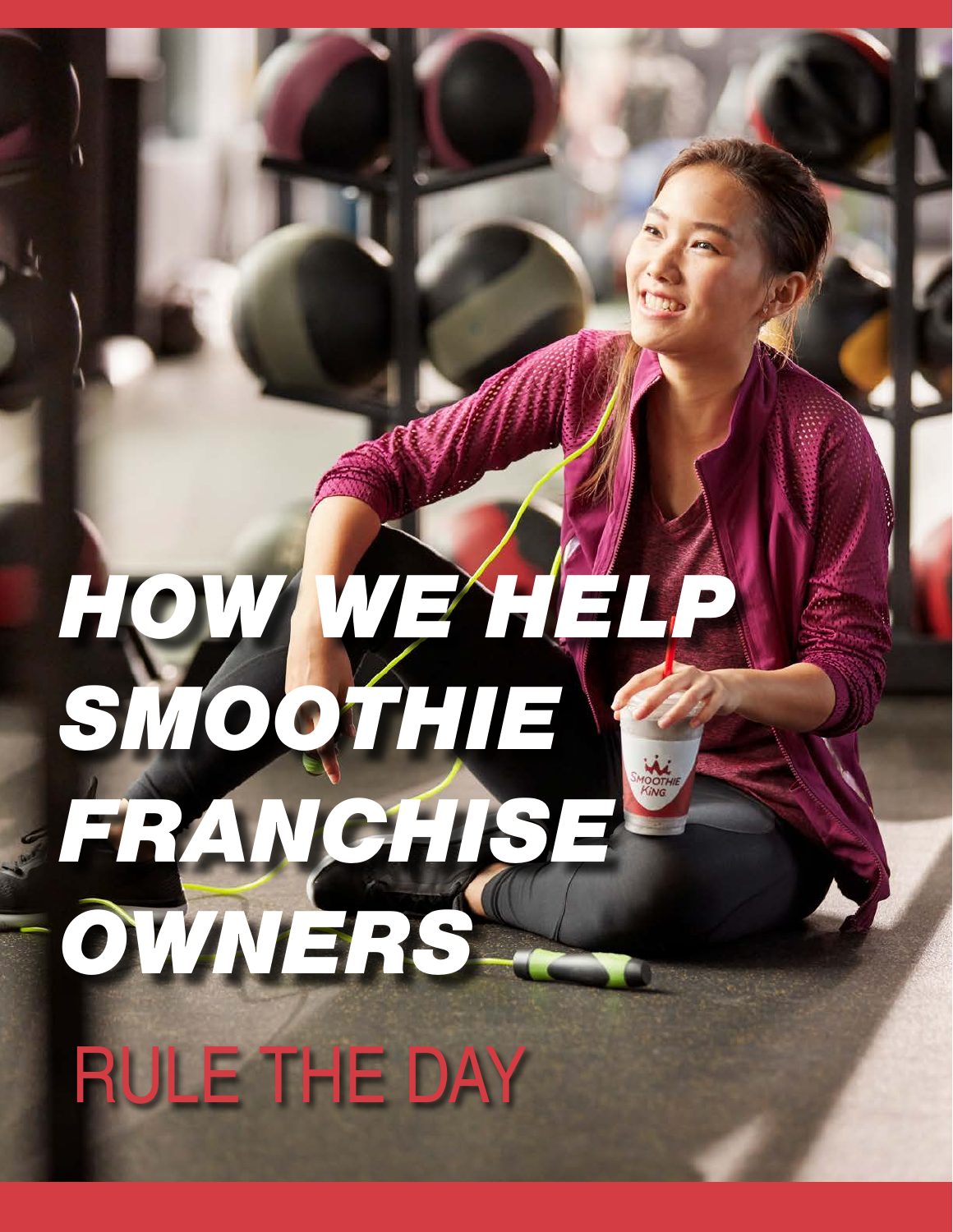# *TABLE OF CONTENTS*

## *I. Foreword*

## *II. The Royal Treatment: Rolling Out the Clean Blends Initiative and Rule The Day Campaign*

**What is the Clean Blends Initiative?** 

Wi What is the Rule The Day Marketing Campaign?

#### *III. Why Now? The Consumer is King*

Leading the Charge in Clean Eating (and Drinking)



 $\cdots$  Going the Extra Mile with Engaging Marketing **Campaigns** 

#### *IV. Growing with a Purpose*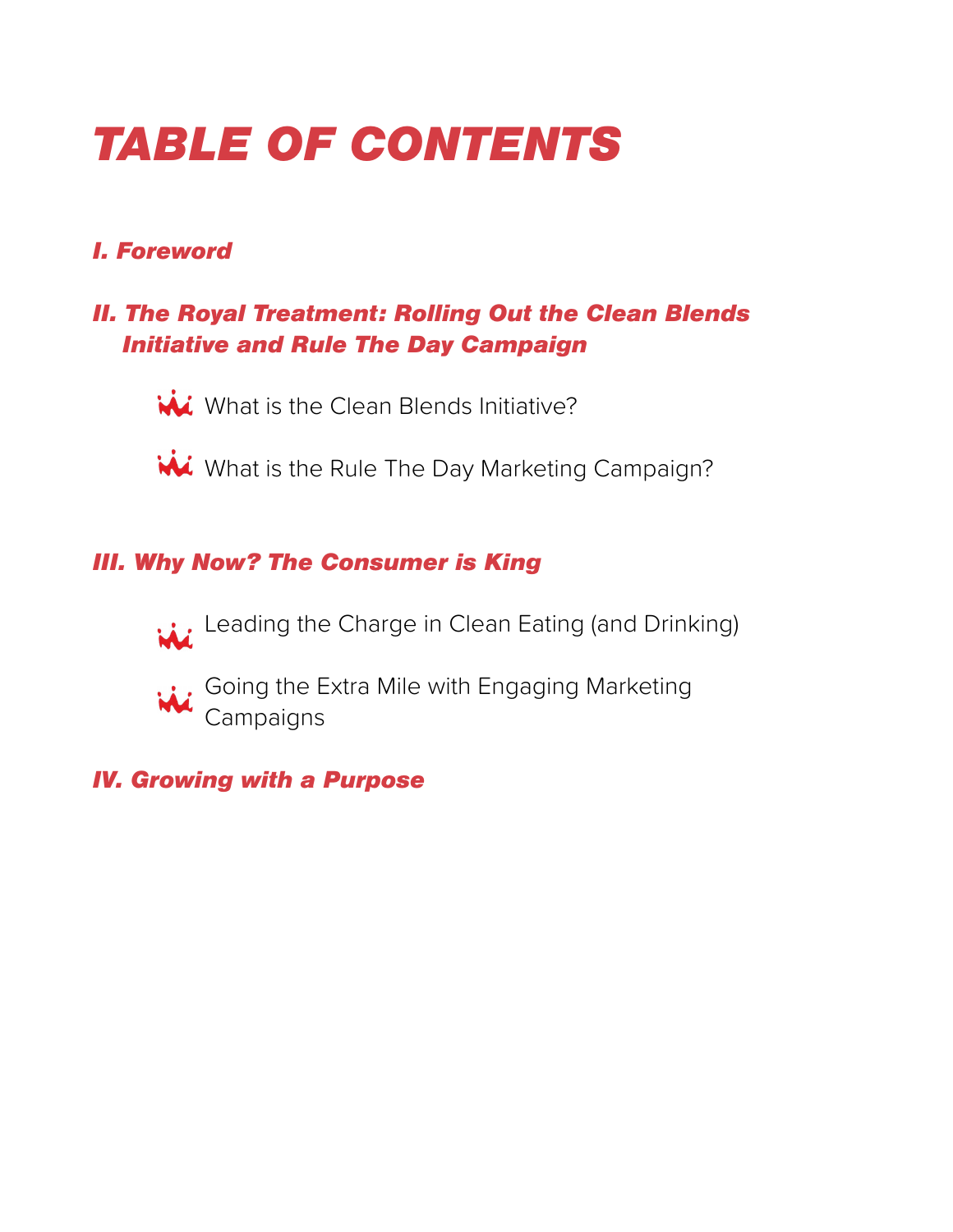#### *FOREWORD*

We are always looking for new ways to foster and fuel our franchisees' success in business, while helping guests fuel up to pursue their passions and lead a healthy and active lifestyle.

With both purposes in mind, we rolled out our Clean Blends initiative, along with our latest brand-wide marketing campaign encouraging guests to rule the day with our better-for-you smoothies.

By staying ahead of the latest consumer trends, we're able to offer guests the products they want, while cementing our place on every wellness journey.

And, by communicating our purpose and latest product developments to the right audiences, we're able to ensure the strength of the Smoothie King business opportunity for franchisees.

In this eBook, you'll learn more about how our dedication to innovation impacts every part of our brand. From perfecting our product with Clean Blends to rolling out fresh, impactful marketing campaigns like Rule The Day™, our agility is an asset for our franchisees.

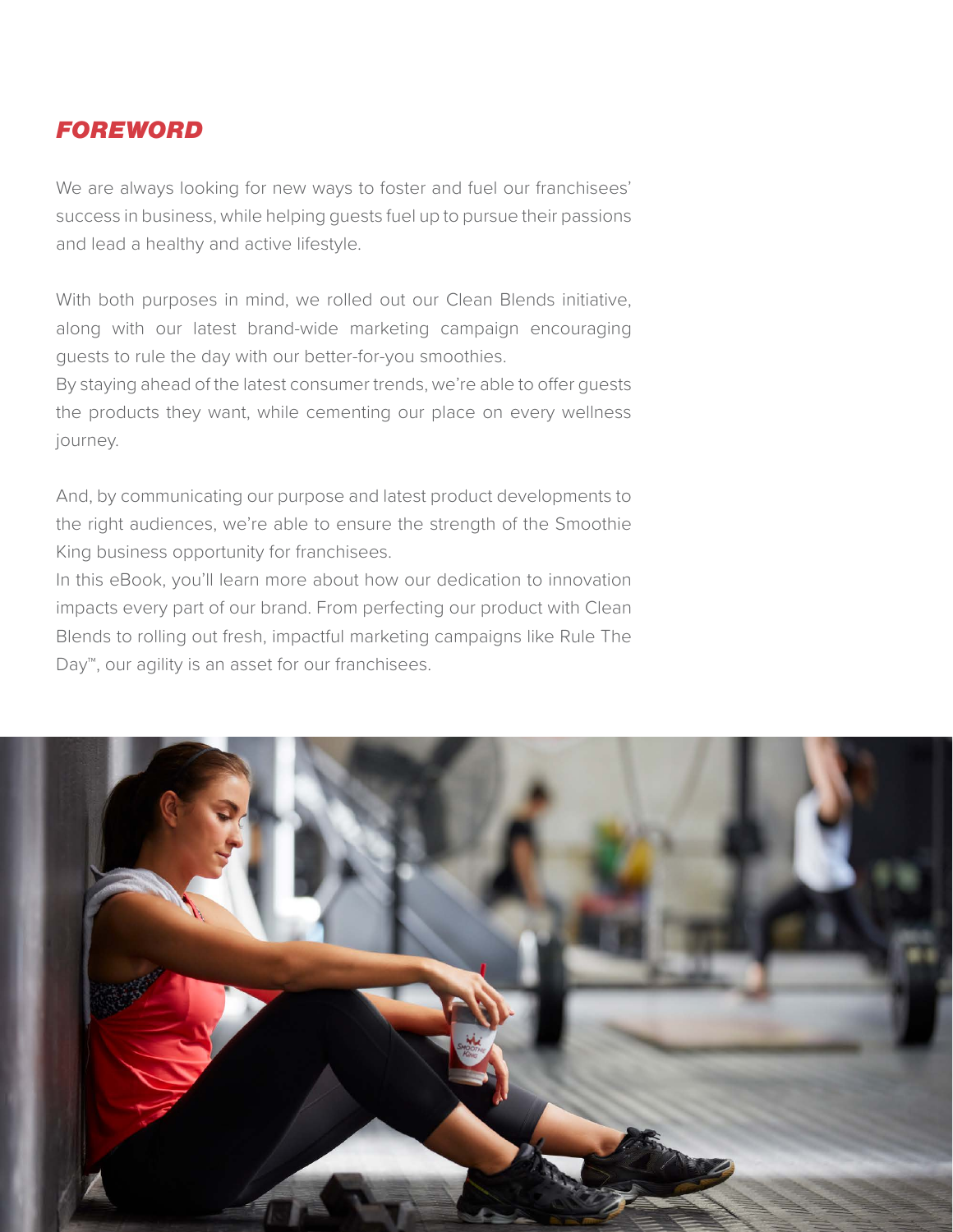## *THE ROYAL TREATMENT: ROLLING OUT THE CLEAN BLENDS INITIATIVE AND RULE THE DAY CAMPAIGN*

Our unwavering commitment to the strength of our brand and business has made us a leader in the smoothie segment for more than 46 years. But, you don't generate nearly half a century of staying power by remaining the same.

Our Clean Blends initiative and Rule The Day messaging are the most recent results of the agility and innovation that have driven our fastgrowing franchise forward.

With the roll-out of both initiatives, we've bulked up our efforts encouraging guests to live their best lives with our clean blends and created more demand for our entire purpose-driven product line.

#### *What is the Clean Blends Initiative?*

Our unwavering commitment to the strength of our brand and business has made us a leader in the smoothie segment for more than 46 years. But, you don't generate nearly half a century of staying power by remaining the same.

Our Clean Blends initiative and Rule The Day messaging are the most recent results of the agility and innovation that have driven our fastgrowing franchise forward.

With the roll-out of both initiatives, we've bulked up our efforts encouraging guests to live their best lives with our clean blends and created more demand for our entire purpose-driven product line.

Clean Blends are all about making smarter, more transparent choices with every ingredient added or eliminated at Smoothie King.

*"With the development of our Clean Blends initiative, franchisees have the opportunity to meet growing demand for better-for-you foods with fewer additives."* 

**-Rebecca Miller Smoothie King, CMO**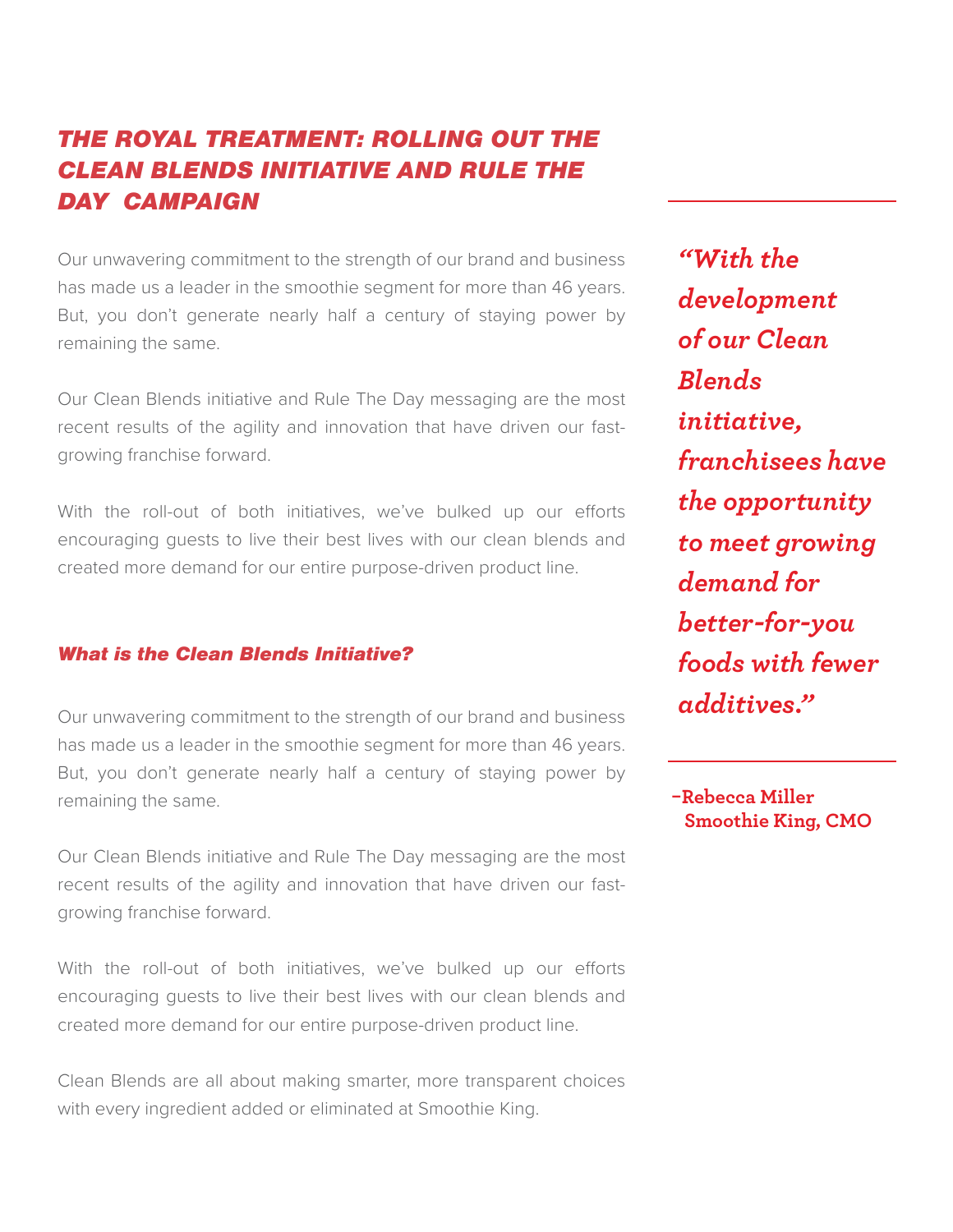As part of the initiative, we expanded our menu to include blends with 0g of added sugar, while incorporating more whole fruits and vegetables into existing and future blends. At the same time, we eliminated:



*"The Smoothie King mission and vision really filters down into everything we do, including in each and every product on our menu – that's something I haven't seen anywhere else.* 

Eliminating artificial ingredients and packing in powerful natural flavors is also part of our promise to make healthier habits more accessible – and delicious.

Finding the sweet spot in enhancing flavor while boosting health benefits didn't come without hard work.

The journey to perfecting the Clean Blends initiative took place over the course of five years, 15,000 hours of research and development and 150 changes, additions or reformulations to ingredients.

These smoothies go beyond merely supporting our guests' health and fitness goals from a nutritional standpoint. They help guests actually reach their unique goals – whether they grab a craving-curbing meal replacement smoothie, or a nutritious, protein-packed post-workout blend.

*The fact that our menu is so purpose-driven is very unique, and it has propelled us to be such a beloved lifestyle brand with such a strong degree of brand loyalty and affinity."*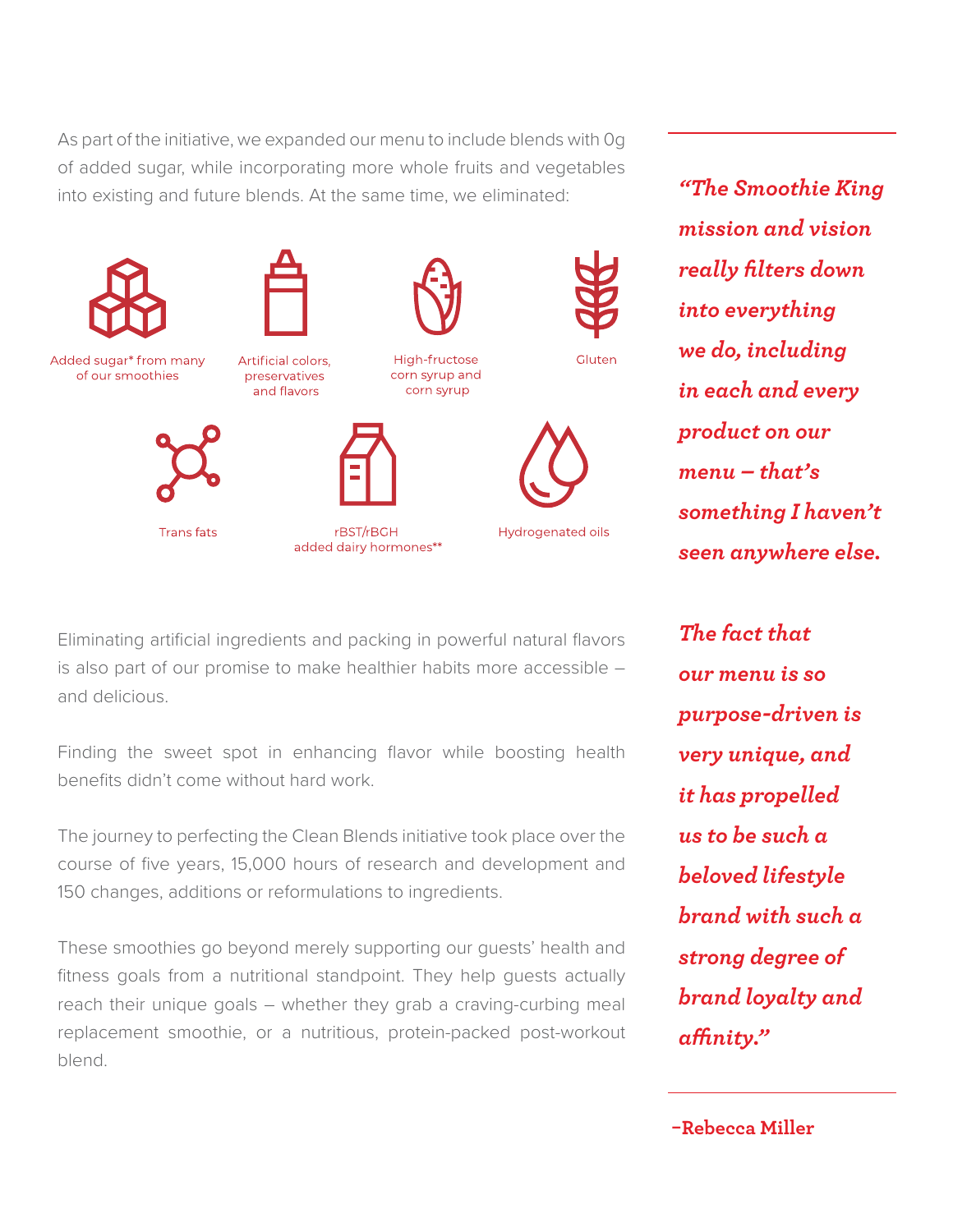#### *What is the Rule The Day Marketing Campaign?*

Smoothie King is a purpose-driven brand that offers guests more than just a smoothie – it's an avenue to help people pursue an active lifestyle, and achieve their health and wellness goals. Rule The Day is all about communicating that message and mission to our guests.

The Rule The Day multi-channel marketing campaign leverages an extensive media mix of traditional mediums, from in-store signage to billboards to TV and radio advertisements on a national scale, as well as in highly-penetrated regional markets.

However, the marketing team has largely set their sights on the digital space to optimize the campaign's reach.

"We officially rolled out the Rule The Day campaign in March, and our strategy has been pretty heavy on digital, which has been really successful in reaching the right audiences so far," said Rebecca.

"We've been very laser-focused in our media approach, which has included video advertisements on YouTube and Hulu, as well as banner ads and other paid social display ads and campaigns. Our owned social media channels have a solid organic following, which has been instrumental."



*"Rule The Day is the manifestation of the Smoothie King brand mission and vision, and it's our way of connecting with guests so they really understand our purpose in wanting to be on that wellness journey with them – whatever it may be.* 

*Whether a guest just finished a marathon or just survived the day, we want to be a part of their life and journey, and help them conquer and rule the day."*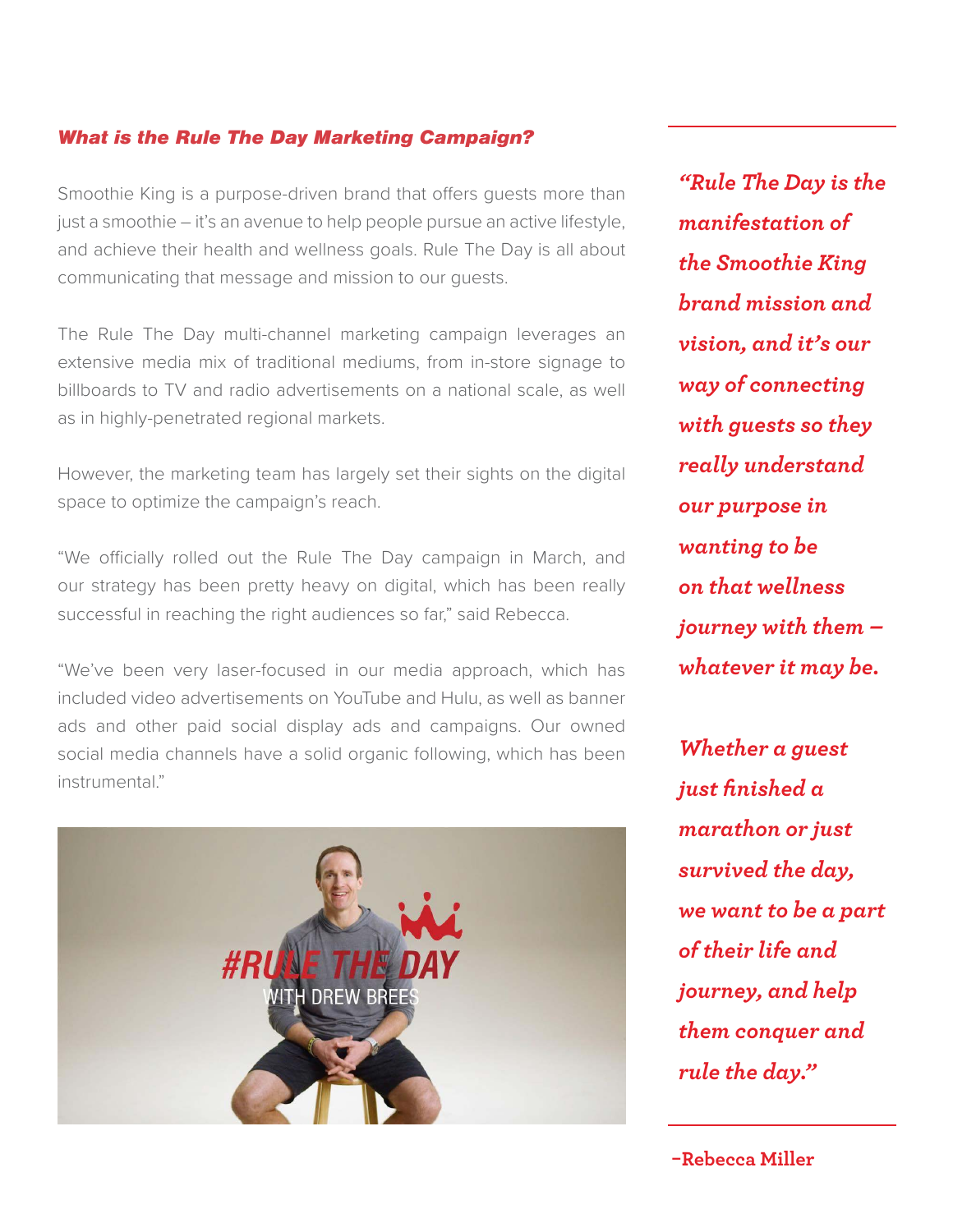With endorsements from celebrity spokesperson Drew Brees, the social media campaigns surrounding Clean Blends and Rule The Day have been effective in generating strong interest and brand affinity for Smoothie King.

Rebecca and her team have also disseminated the messaging through the Smoothie King Rewards loyalty base, via e-mail marketing campaigns and in-app promotions.

In addition to media placements and social media promotion, the Rule The Day messaging is also engrained in store design and point-ofpurchase materials.

"It has only been a few months since the campaign's launch, but we've already seen a strong positive response to Rule The Day both internally and externally, among consumers," Rebecca said. "My No. 1 job in marketing is to drive unit-level sales for franchisees, making sure consumers are buying our products and coming into the stores."

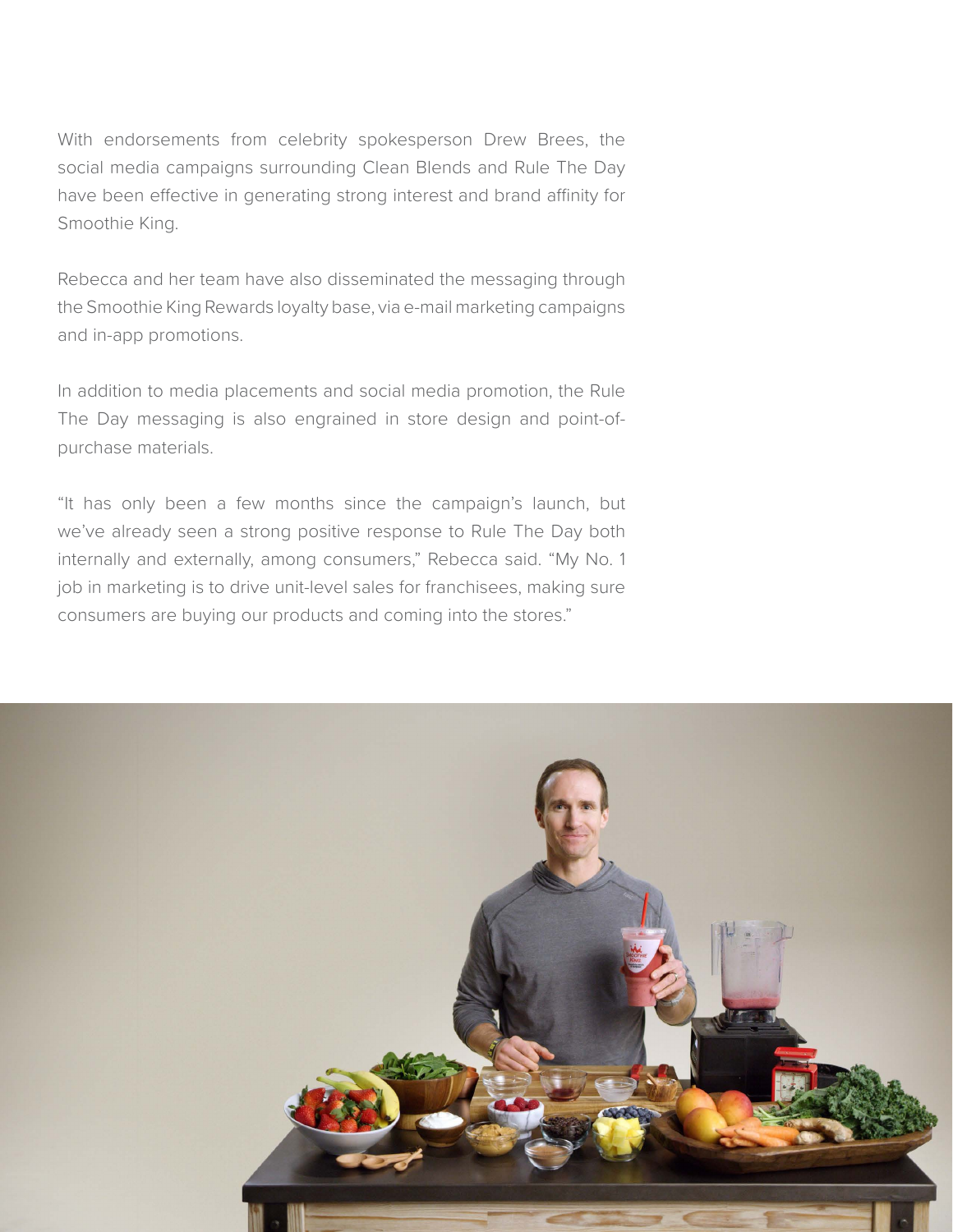#### *WHY NOW? THE CONSUMER IS KING*

So far, both the Clean Blends initiative and Rule The Day campaign have seen a great deal of success. Broadly speaking, both initiatives are also building the brand and keeping us aligned with our core values, as well as with changing consumer preferences and health trends.

Never resting on our laurels, we are always looking for ways to evolve the brand and better serve the modern consumer – all while staying true to our purpose of helping guests along their wellness journey.

#### *Leading the Charge with Clean Eating (and Drinking)*



When we decided to launch our Clean Blends initiative, we knew it would not only benefit our guests and their wellbeing, but it would also be a strong differentiator for our franchisees – particularly when it comes to consumer demand.

Three-fourths of the world's consumers say they're concerned about the long-term health impact

of artificial ingredients.1

And, when it comes to cleaner eating, consumers are willing to put their money where their mouths are. The vast majority pay more for food and beverages that avoid undesirable ingredients.

All of this translates into an unparalleled degree of demand and profit potential for business owners in the health and wellness segment. As consumers lead the charge for cleaner ingredients and menu transparency, we've made sure our concept aligns with our guests' health priorities, while ensuring strong consumer demand for franchisees.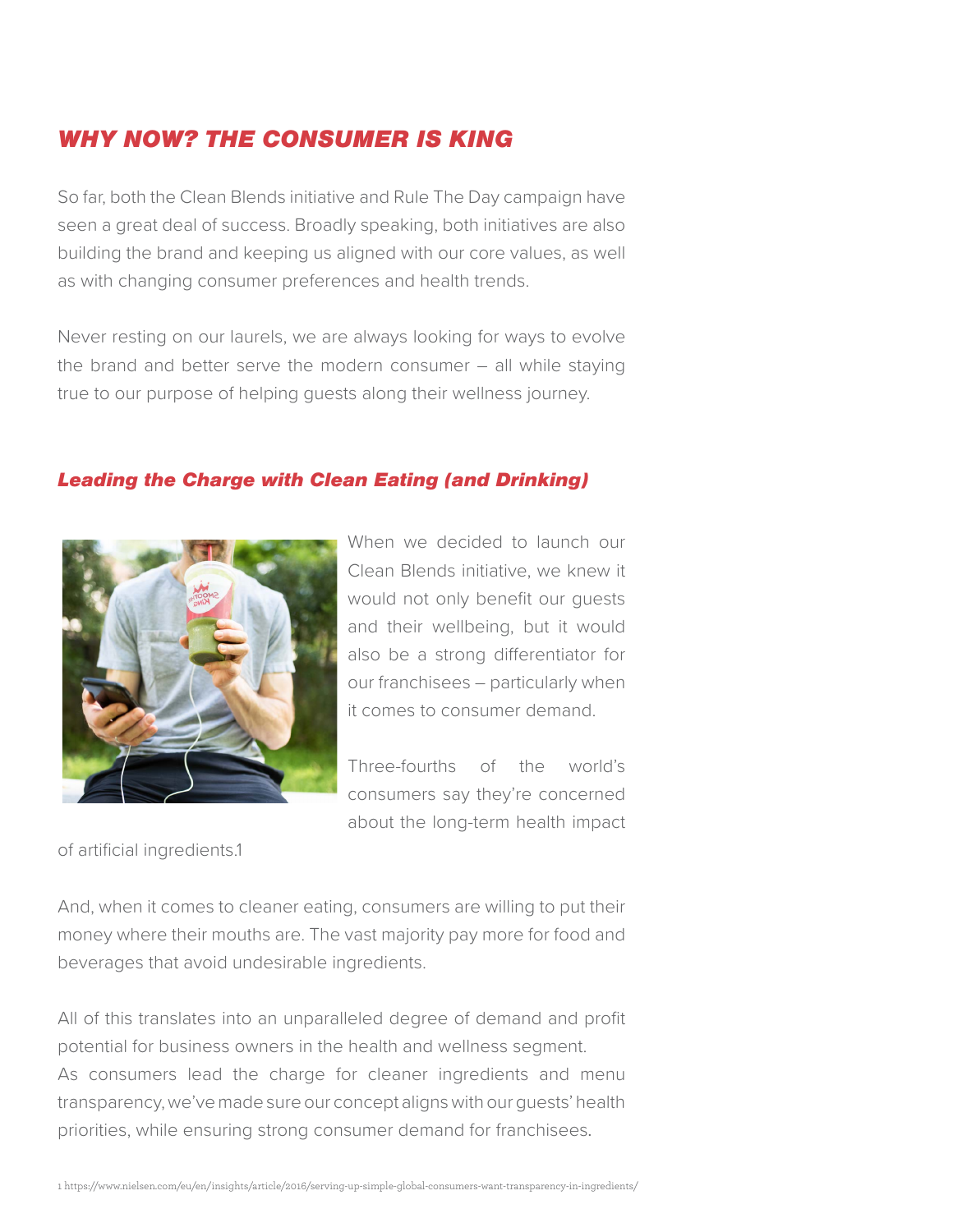#### *Going the Extra Mile with Engaging Marketing Campaigns*

In addition to the demand for cleaner ingredients, today's consumers are also characterized by the importance and need for engaging marketing campaigns.

Scrolling through social media and watching video content are two of the most popular online activities for increasingly digital consumers – which is largely why we've focused our marketing efforts on expanding our online footprint, particularly through video.

"Eighty percent of consumers will remember a video ad they viewed in the past 30 days," Rebecca said. "With Rule The Day, we wanted to reach the widest audience possible, while creating an engaging campaign that would really resonate with guests and provide them with continuous encouragement and motivation to achieve an active lifestyle every day."

In addition to the marketing campaign's ability to resonate with consumers, it has also helped position our brand as an integral part of guests' active lifestyles, translating into sales and store growth for franchisees.



*"Rule The Day is part of the evolution of Smoothie King becoming more than a smoothie brand, but a key part of our guests' health and fitness journeys.*

*Meanwhile, at the base of all our decisions is what will benefit our franchisees, and 'Rule the Day' is the right communication of our brand message at that unit level."* 

**-Rebecca Miller**